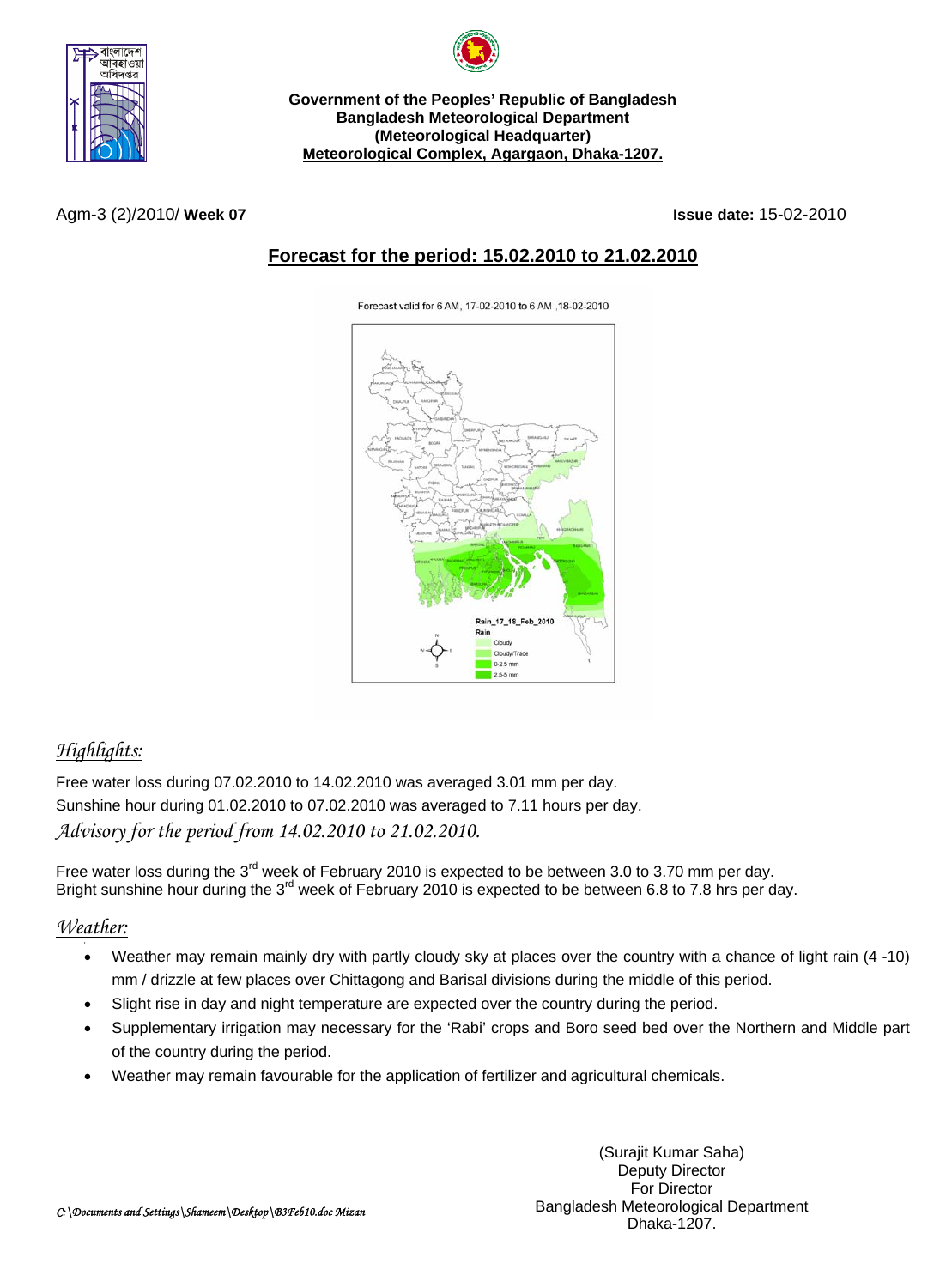Forecast valid for 6 AM, 17-02-2010 to 6 AM, 18-02-2010



#### câb ^eucó" munt-

evemethi ~ bK Nb 08-02-1010Bst\_tK 14-02-2010 Bs ch<sup>e</sup>3.01 with the l **nhiki**y Kuji %wk Nb 08-02-1010 Bst\_#K 014-02-2010 Bsch\$-7.11 NJvuQj |

# ceffunt-14-02-2010 Bst\_tK 21-02-2010 Bsch9+

2010 Bsmtj i tde'tu xqumi ZZxq mßuni ev®infetbi ^ bK Nb qub 3.0 wtwt t\_tK 3.70 wtwt \_KtZ cuti 2010 Bsmtj i †de<sup>n</sup>dixgymi ZZxq nßymi nhiki YKytj i ^ wK Nb gwb 6.8 NWv†\_#K 7.8 NWv \_\K‡Z cyti |

# Avenui qui-

- G mßüni guSugus mata PUMün Ges euikui vefülli uküzuküz üb mév (4-10 ugtugt)/ vo vo eyéi m¤debv itatül **GOLOV#KV\_ull tKV\_ull AWW Avsick to Njum G mßutn miut tki Avenul gvc@bZt i®\_WtZ cuti|**
- G mßutn w thi I iutZi Zuegulvmgub eur tetZ euti
- G mßun † tki DËi I ga vÂtj ÔveÔkm Ges tevi exRZj vq m¤uiK tmtPi cũnRb n‡Z cuti  $\bullet$
- G mßuni Avend gymi I Kul ivngub K e cüntu Dcthuk\_KtZ cuti  $\bullet$

(ný RZ Kgui mný **Dc-curpj K** cuiPuj#Ki c#1 evsj u<sup>\*</sup> k Avenul gv Aua<sup>\*</sup> Bi, XvKv 1207 |